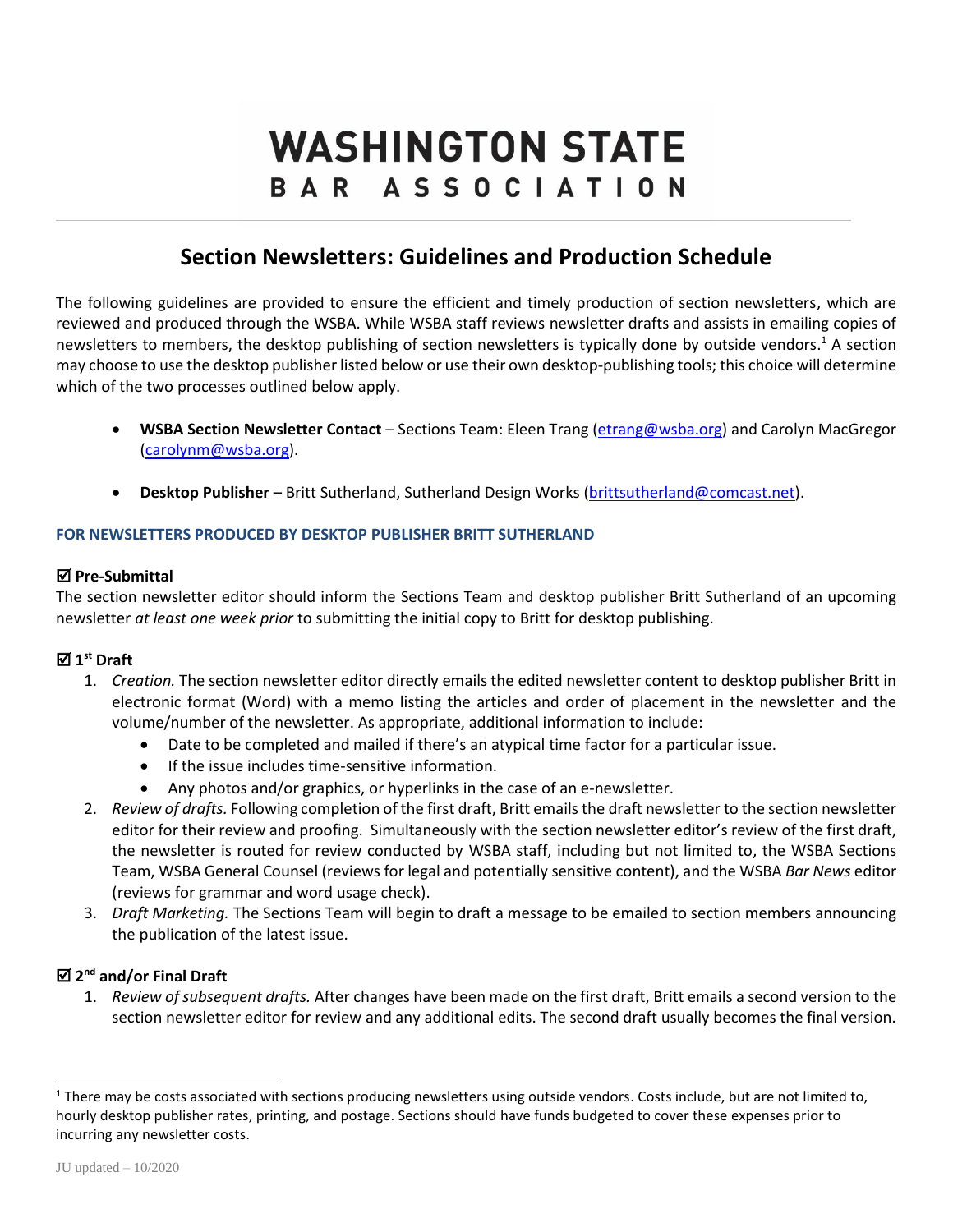- 2. *Final draft completion and confirmation*. After final edits have been made, the section newsletter editor confirms final approval/completion of the issue with Britt.
- 3. *Website updates.* The Sections Team will post the newsletter on the section's wsba.org webpage. If the section administers a separate external website, the section newsletter editor should make sure the newsletter is available to section members on the website and a link has been sent to the Sections Team for the e-blast.

#### **E-newsletter Dissemination**

After the final draft has been received by the WSBA, the Sections Team will ensure that the final broadcast email message containing a hyperlink to the web posting of the newsletter is sent to members of the section. Please note that due to the restrictions of the WSBA's broadcast email system, a newsletter may not be placed in the body of the message or sent as an attachment.

#### **FOR NEWSLETTERS NOT PRODUCED BY THE CONTRACTED DESKTOP PUBLISHER**

### **1 st Draft**

- 1. *Review of Draft*. Following completion of the first draft, the section newsletter editor emails the first draft directly to the WSBA Sections Team for review by several WSBA staff, including but not limited to the WSBA General Counsel (reviews for legal and potentially sensitive content) and the WSBA *Bar News* editor (reviews for grammar and word usage check).
- 2. *Draft marketing.* The Sections Team/Specialist will draft an email message to be broadcast to section members announcing the publication of the latest issue.

#### **2 nd and/or Final Draft**

- *1. Review of WSBA feedback/subsequent drafts.* The Sections Team will email any suggested WSBA staff edits or feedback to the section newsletter editor for review and incorporation into the second draft. The second draft usually becomes the final version.
- 2. *Final draft completion and confirmation*. When final edits have been made, the section newsletter editor confirms final approval/completion of the issue with the WSBA Sections Team.
- 3. *Website updates.* The Sections Team will post the newsletter on the section's wsba.org webpage. If the section administers a separate external website, the section newsletter editor should make sure the newsletter is available to section members on the website and a link has been sent to the Sections Team for the e-blast.

#### **E-newsletter Dissemination**

After the final draft has been received by the WSBA, the Sections Team will ensure that the final broadcast email message containing a hyperlink to the web posting of the newsletter is sent to members of the section. Please note that due to the restrictions of the WSBA's broadcast email system, a newsletter may not be placed in the body of the message or sent as an attachment.

#### **RELATED NOTES FOR ALL SECTION NEWSLETTERS**

- Newsletter content must be complete when initially submitted for compilation and/or review, containing all articles, images, etc., to appear in the newsletter.
- The section newsletter editor and desktop publisher should consult the *Sections Newsletter [Style Guide](https://www.wsba.org/docs/default-source/legal-community/sections/sections-leaders-toolbox/sections-newsletter-style-guide_final.pdf?sfvrsn=4d1408f1_0)* and *[Top 12](https://www.wsba.org/docs/default-source/legal-community/sections/sections-leaders-toolbox/toolbox_comm_top_12_most_common_edits_to_section_newsletters.pdf?sfvrsn=892b3df1_6)  [Common Edits to Section Newsletters](https://www.wsba.org/docs/default-source/legal-community/sections/sections-leaders-toolbox/toolbox_comm_top_12_most_common_edits_to_section_newsletters.pdf?sfvrsn=892b3df1_6)* BEFORE drafting and editing articles. Section newsletter editors are also encouraged to send these guides to contributing authors as a reference guide.
- It is the responsibility of the section newsletter editor to review and edit all articles for the newsletter prior to submitting content to desktop publisher Britt Sutherland and/or the WSBA Sections Team, as well as approve the final version.
- If there are two or more section newsletter editors, it is the senior section newsletter editor's responsibility to communicate with others involved. Only one draft should be returned to Britt Sutherland and/or the WSBA Sections Team for review and/or changes.